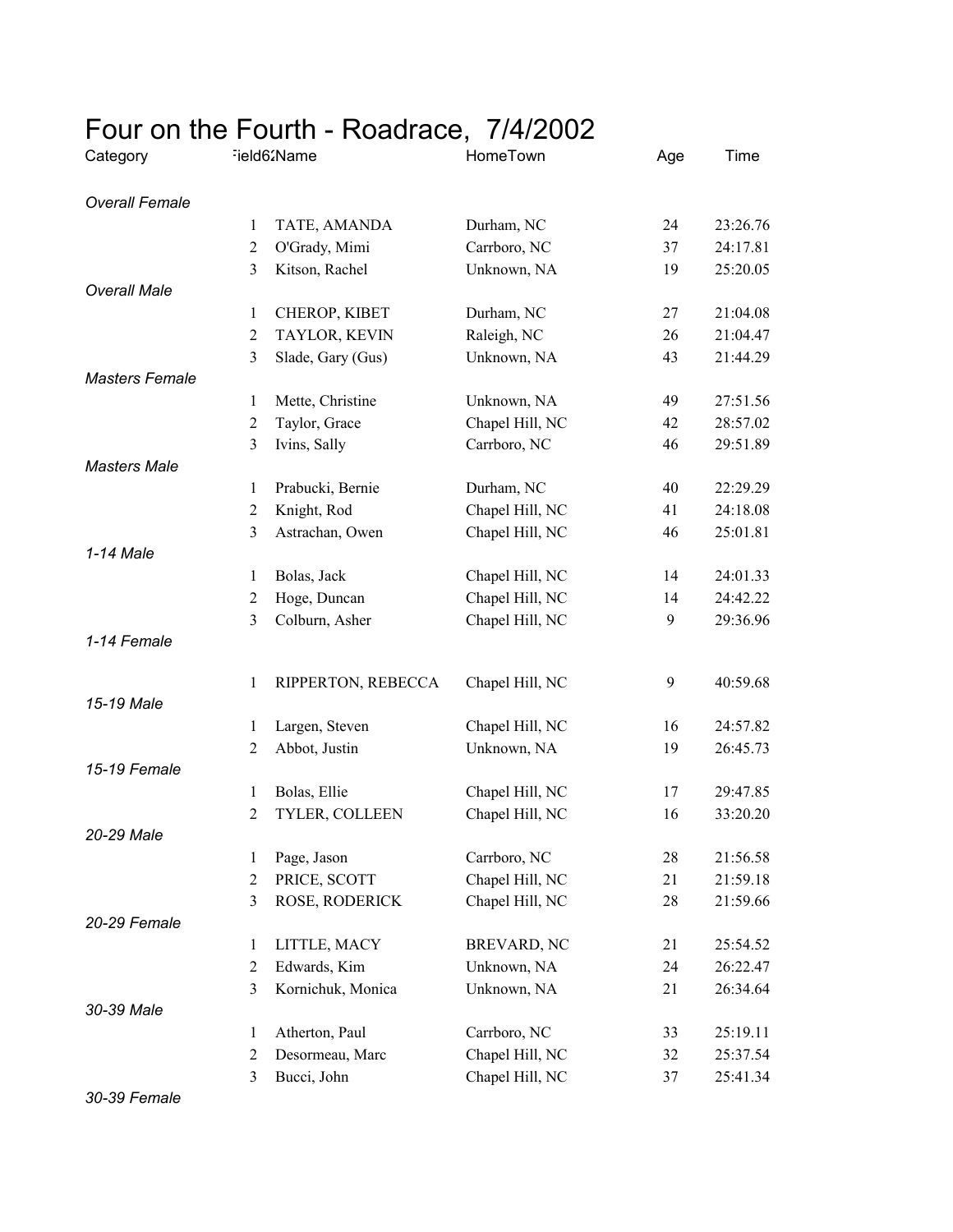|                   | 1              | Cook, Valerie       | Chapel Hill, NC   | 31 | 27:48.78   |
|-------------------|----------------|---------------------|-------------------|----|------------|
|                   | $\overline{2}$ | Aytur-Bucci, Semra  | Chapel Hill, NC   | 33 | 28:22.89   |
|                   | 3              | Matta, Marie        | Chapel Hill, NC   | 30 | 30:33.53   |
| 40-49 Male        |                |                     |                   |    |            |
|                   | $\mathbf{1}$   | Glazner, Allen      | Chapel Hill, NC   | 47 | 25:11.63   |
|                   | $\overline{2}$ | McDonnell, Donald   | Chapel Hill, NC   | 41 | 25:18.62   |
|                   | 3              | Watson, Jr, Michael | Unknown, NA       | 43 | 26:04.16   |
| 40-49 Female      |                |                     |                   |    |            |
|                   | 1              | Crump, Carolyn      | Carrboro, NC      | 46 | 29:53.93   |
|                   | $\mathbf{2}$   | O'Connor, Laurie    | Unknown, NA       | 45 | 31:21.64   |
|                   | 3              | Ironside, Elizabeth | Unknown, NA       | 40 | 31:28.66   |
| 50-59 Male        |                |                     |                   |    |            |
|                   | 1              | Bray, Joe           | Unknown, NA       | 52 | 26:36.78   |
|                   | $\overline{2}$ | Bloom, Paul         | DURHAM, NC        | 55 | 27:30.54   |
|                   | 3              | Wilkes, Bruce       | Hillsborough, NC  | 50 | 28:33.74   |
| 50-59 Female      |                |                     |                   |    |            |
|                   | 1              | Bryan, Patricia     | Unknown, NA       | 50 | 32:26.61   |
|                   | $\overline{2}$ | Mulhern, Anne       | Mebane, NC        | 50 | 38:19.41   |
|                   | 3              | MASSEY, SHARON      | <b>IRVING, TX</b> | 53 | 39:12.29   |
| 60-69 Female      |                |                     |                   |    |            |
|                   | 1              | Campbell, Supatra   | Chapel Hill, NC   | 65 | 42:11.54   |
|                   | $\overline{2}$ | Foster, Angelita    | Unknown, NA       | 69 | 1:15:46.00 |
| 60-69 Male        |                |                     |                   |    |            |
|                   | $\mathbf{1}$   | Harris, Jerry       | DURHAM, NC        | 62 | 27:32.75   |
|                   | $\overline{2}$ | BALDARY, RAYMOND    | Unknown, NA       | 60 | 32:16.62   |
|                   | 3              | LANDBERG, GEORGE    | Apex, NC          | 62 | 46:12.79   |
| 70 and Above Male |                |                     |                   |    |            |
|                   | 1              | Schoonard, Jim      | Pittsboro, NC     | 70 | 31:27.35   |
|                   | $\overline{c}$ | HARTER, JOE         | ROLESVILLE, NC    | 73 | 43:58.08   |
|                   |                |                     |                   |    |            |